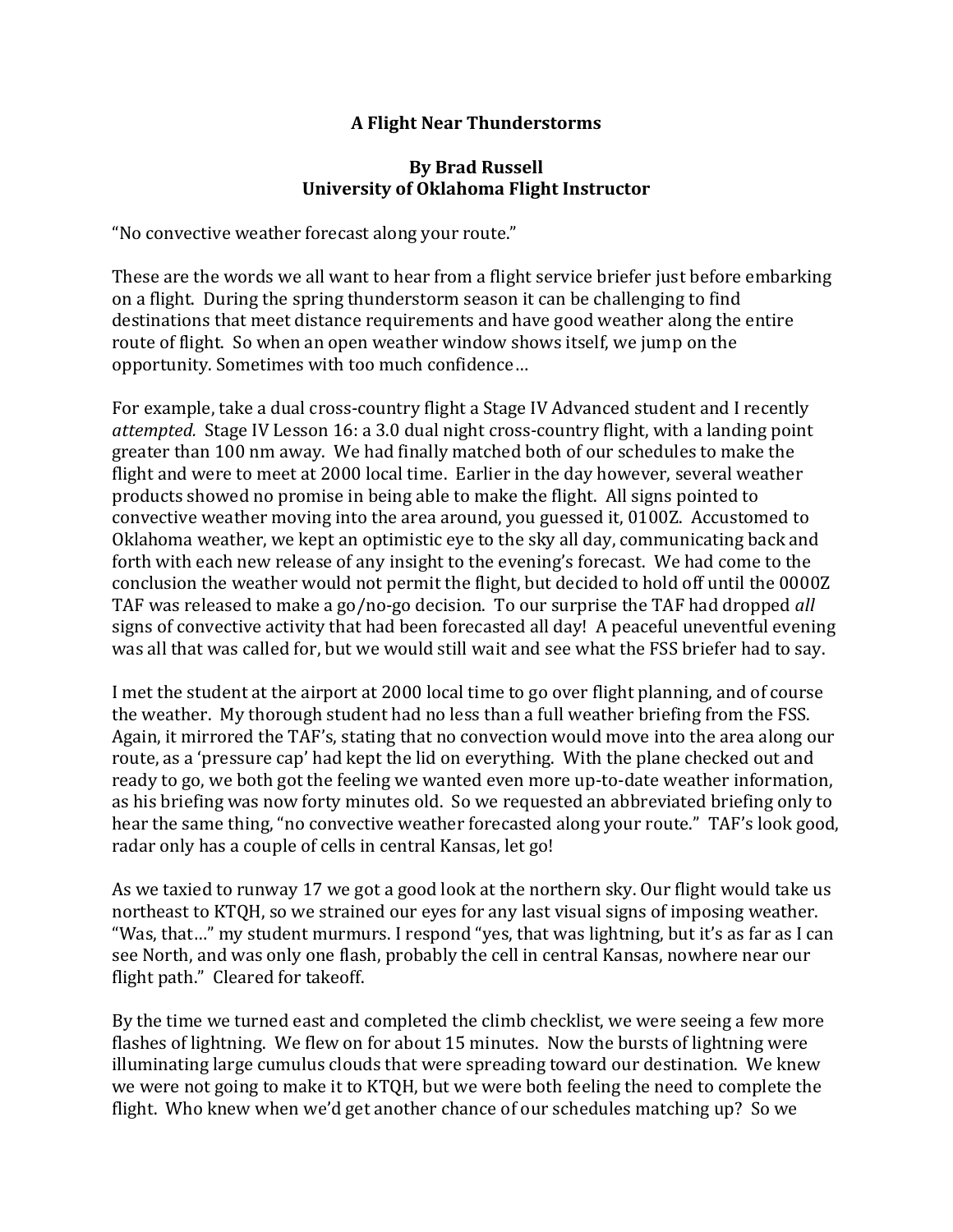rationalized: Since the cells are localized to the northeast, and the student needed to practice a diversion anyway, let's divert to the southern part of Oklahoma. This will take us away from any potential development, and we'll complete the lesson's objectives safely.

After only ten minutes of heading south we looked behind us. To our chagrin, a massive wall of lightning stretching from Tulsa to just north of Edmond has intensified at an alarming rate. Each bolt of lightning illuminated a new, hidden giant, a menacing cumulus cloud with a taste for light aircraft. At this point, our concern over completing the flight's objectives shifted to returning to OUN safely. We decided to discontinue the flight. This is when my student did exactly what we hope to see out of all our students. Without a prompt from me he followed his training and keyed the mic:

**Crimson 12:** "Ft. Worth Center, Crimson 12 would like to switch over to Flight Watch for an update on the weather."

**Fort Worth Center:** "Approved as requested, report when back on my frequency."

**Crimson 12:** "Flight Watch, Crimson 12, Ada VOR."

**Flight Watch:** "Crimson 12, McAlester Flight Watch, go ahead."

**Crimson 12:** "We would just like to get an update on the radar for Crimson 12."

**Flight Watch:** "Crimson 12 let me pull that up… Crimson 12, suggest you turn back towards Norman immediately!"

**Crimson 12:** "Already on our way, can you tell us if we are going to beat the storms there, or should we think about landing before Norman?"

**Flight Watch:** "It appears you should make it back from Ada before they reach OKC."

This was relieving news and I was impressed with my student. We continued back to Norman with one of the most intense lightning shows I've seen from the air headed right towards us. Along the 20 min leg we continued to get updates from Ft. Worth Center and then OKC Approach on the storms' distance from us, as we all know we want to remain a good 20 miles from thunderstorm activity. Fingers crossed, we looked good as we got closer to Norman. Finally back on the ground safely!

Ground Track of the flight: <http://flightaware.com/live/flight/OUA12/history/20100407/0148Z/KOUN/KOUN>

During our debrief, we talked about the take away lessons from the flight. A major lesson is that even FSS briefers can get the weather wrong. This is a good thing to keep in mind, because all too often we get a false sense of security from an optimistic briefing. Another lesson is remembering to use all available resources during a flight, especially when dealing with convective weather. Just because we don't have onboard radar doesn't mean we can't